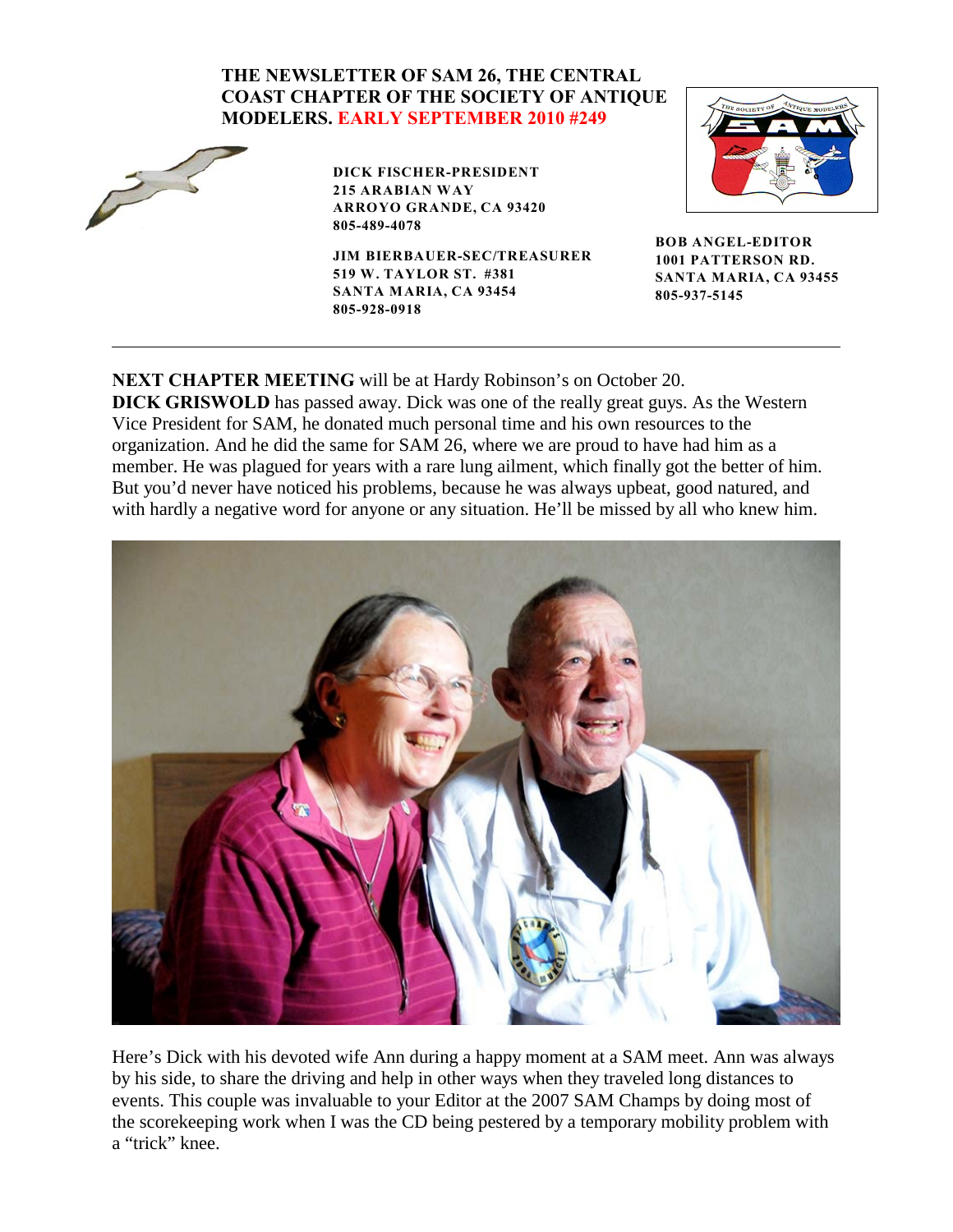**WE HAVE A WINNER!** The rules quiz contest was won by Steve Roselle, who correctly identified the "culprit" illegal entry as none other than that of the contest's sponsor, Ed Hamler. Ed was first to figure out that his Airborn entry didn't fit the new 2010 rules criteria, so just for fun and as possibly a bit of penance, he put up a \$20 bill as prize for the first person to pick out the problem entry from the Spring Annual results.

During the last rules change cycle, one of the screwball changes that sneaked quietly into the Antique rules was that an ignition engine powered ship may no longer be scaled. Ed's scaled down Airborn was legal last year with its' Anderson engine, but not this year. So we have yet another example of perfectly good ships being made obsolete through an unneeded rule change.

**AND WELCOME** to **Steve Roselle** as our newest member of SAM 26. Steve is the exchange Editor of the First Class SAM 21 "Clipper" publication. After winning the above rules prize he decided to donate the 20 bucks to SAM 26. Since that more than covered a year's dues, we in turn awarded Steve full membership in the prestigious SAM 26 organization.



**THE 35 TH RUNNING** of the John Pond Commemorative is coming up, so here's a short trip back in time to the 2006 edition where we held an informal "flying concours" event. There were minimum rules and you flew what you brought. Hardy Robinson's Taube easily won the most votes. The four cycle engine added a scale like sound for the final touch as Robby made slow passes overhead with the sunlight shining through the translucent wing coverings.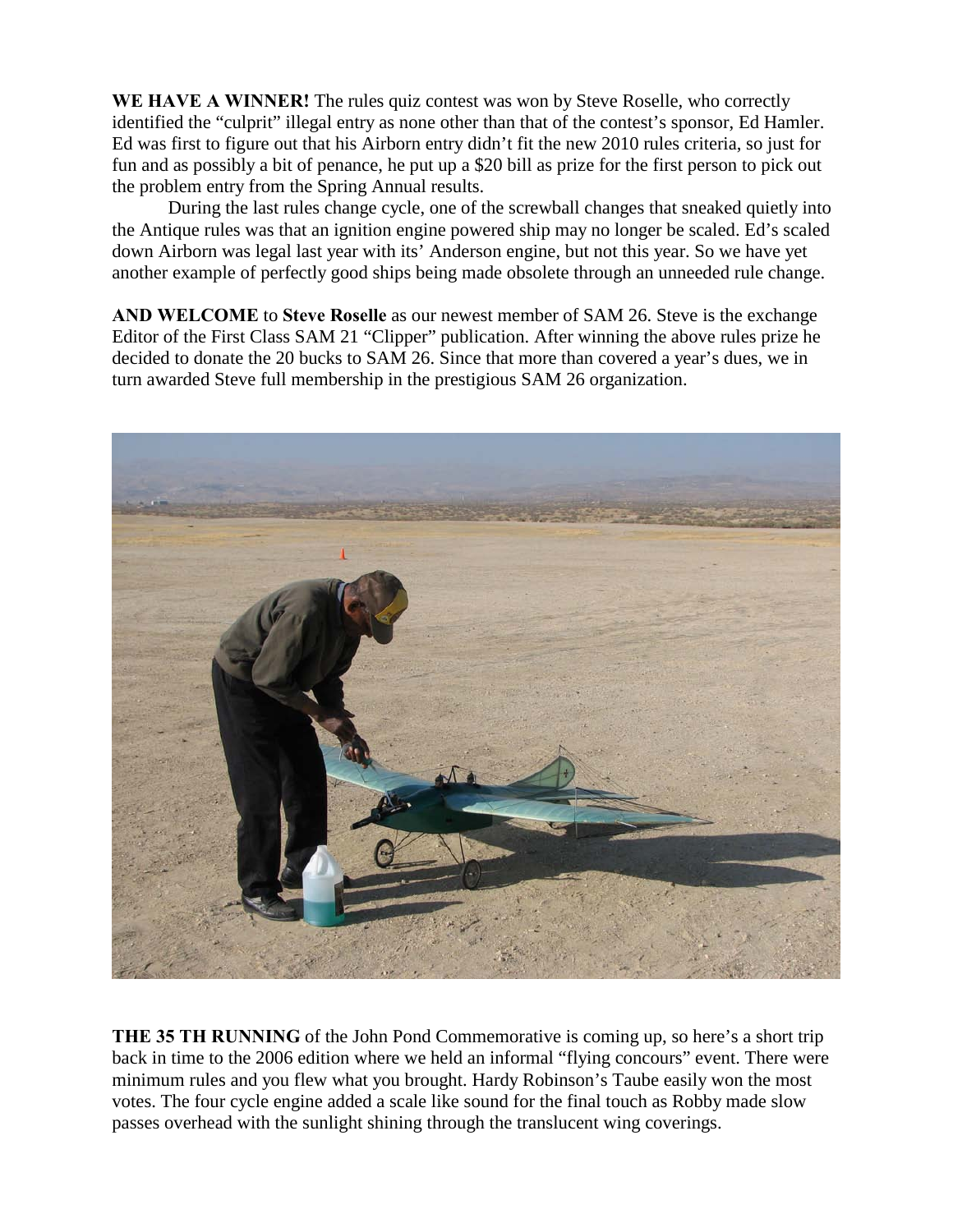**AERODYNE** is back in business. A few years back, Al Heinrich got so busy with outside work that he passed his part time supply business on to his son Dan, who later got so busy with other business, that Aerodyne went underground for awhile. Now Al is back with model builder's plans, some kits, and fuels and such. He can be reached at home at 760-947-6085, or via cell phone at 760-684-2030.

**THE 4 VS 5 YEAR RULES CYCLE** issue isn't dead. Incoming SAM President Ed Hamler agrees that the delay in getting the 2005 set of rules enacted did not require the change to a 4 year cycle. Especially considering it was put back on schedule for 2010. At the September annual Board meeting, Ed has agreed to re-visit a possible By-Laws change back to the 5 year cycle. If they give a favorable nod, we'll definitely proceed to a vote. Otherwise, "maybe".

For comparison, the California budget is running late with no completion date in sight, and there's no call to shorten the next cycle.

**LOOSENING STUCK ENGINES**. Besides injecting solvents, and/or an overnight in a heated crock pot, one of the quickest ways to free a stuck engine is by using heat. One respected columnist recently suggested that a high temperature heat gun, such as used for stripping paint was needed for this chore. That's not normally the case. I happen to have such a gun, but have freed up many stuck engines using just a lower temperature film iron gun. I've never resorted to the hi-temperature gun and think such temperatures might just fry the old castor oil even harder. For those silk and dope purists who wouldn't be seen with a film gun, Mama's oven will work, provided she doesn't throw you out along with the engine.



The English Nordec 60 has a strong resemblance to the early McCoy 60 black case model. It should provide similar performance, but it's another rare one you'll probably never see flown.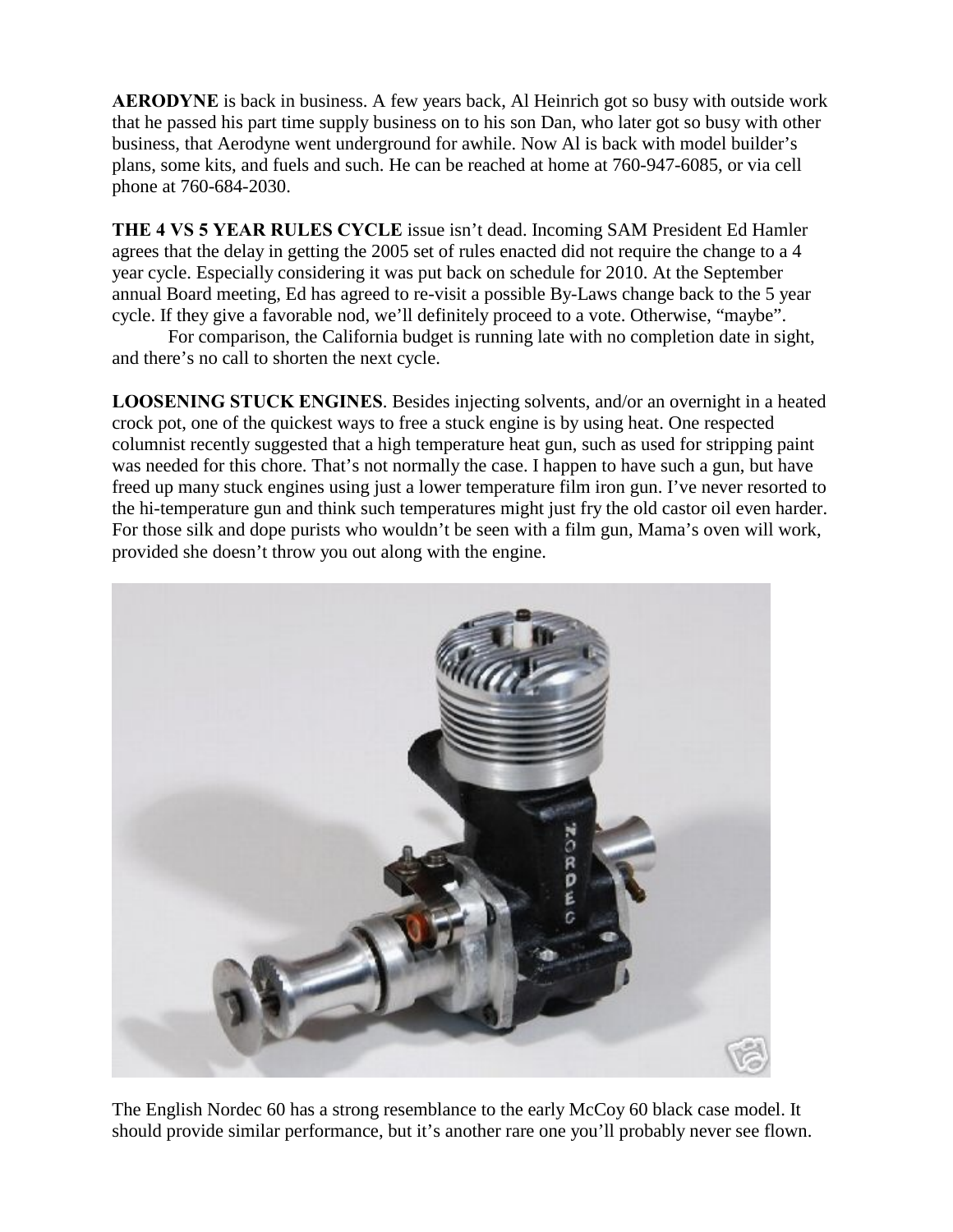## *OLDE TYME RC CONTEST*

**Sponsored by SAM 26, the Central Coast Chapter** Taft California, October 30 & 31, 2010

Note: This is a date change (It was the 23  $\&$  24<sup>th</sup>)

SATURDAY: Class A ignition SUNDAY: Class A glow Class B glow Class B ignition Class C ignition Class C glow Electric Texaco 1/2A Texaco Ohlsson Sideport 1/2A Scale O/T Glider Brown Jr. LER

Texaco Antique combined Speed 400 Electric LMR

 AWARDS: Every entrant will receive a commemorative plaque with space for add-on sticker awards through third place for each event. Also, the John Pond perpetual Sweepstakes trophy is based on all events flown, and the Perpetual Texaco trophy will go to the high time in Texaco. ENTRY FEES are a mere \$8 per event, with a \$38 maximum if paid on initial entry. RULES: SAM and AMA rules for 2009 will be followed with reasonable regularity. SCHEDULE: Registration opens 8:00 A.M. both days. Pilot briefing 9 A.M. Saturday, 8:30 Sunday, with flying immediately after. Last takeoff 4 P.M. Sat., 3 P.M. Sun. BANQUET: Saturday 7 P.M. at the Ranch House, 200 Kern St. near the Caprice motel. Order

 off the menu. Saturday's awards will be presented. CHECK with the C.D. mid week before the contest regarding the event. No problems are anticipated, but it's always a good idea before traveling. And remember if there are weather problems where you live, Taft sits in a unique little weather zone of its own. Over the years we've never lost more than 2 or 3 flying hours to wind, rain etc. on any weekend. CAMPING on field is fine, but there are no hookups (bummer, huh?).

C.D. Bob Angel Ass't. C.D. Dick Fischer 805-937-5145 805-489-4078

 1001 Patterson Rd. 215 Arabian Way Santa Maria, CA 93455 Arroyo Grande, CA 93420 samrcflier@verizon.net dickfischer@mac.com



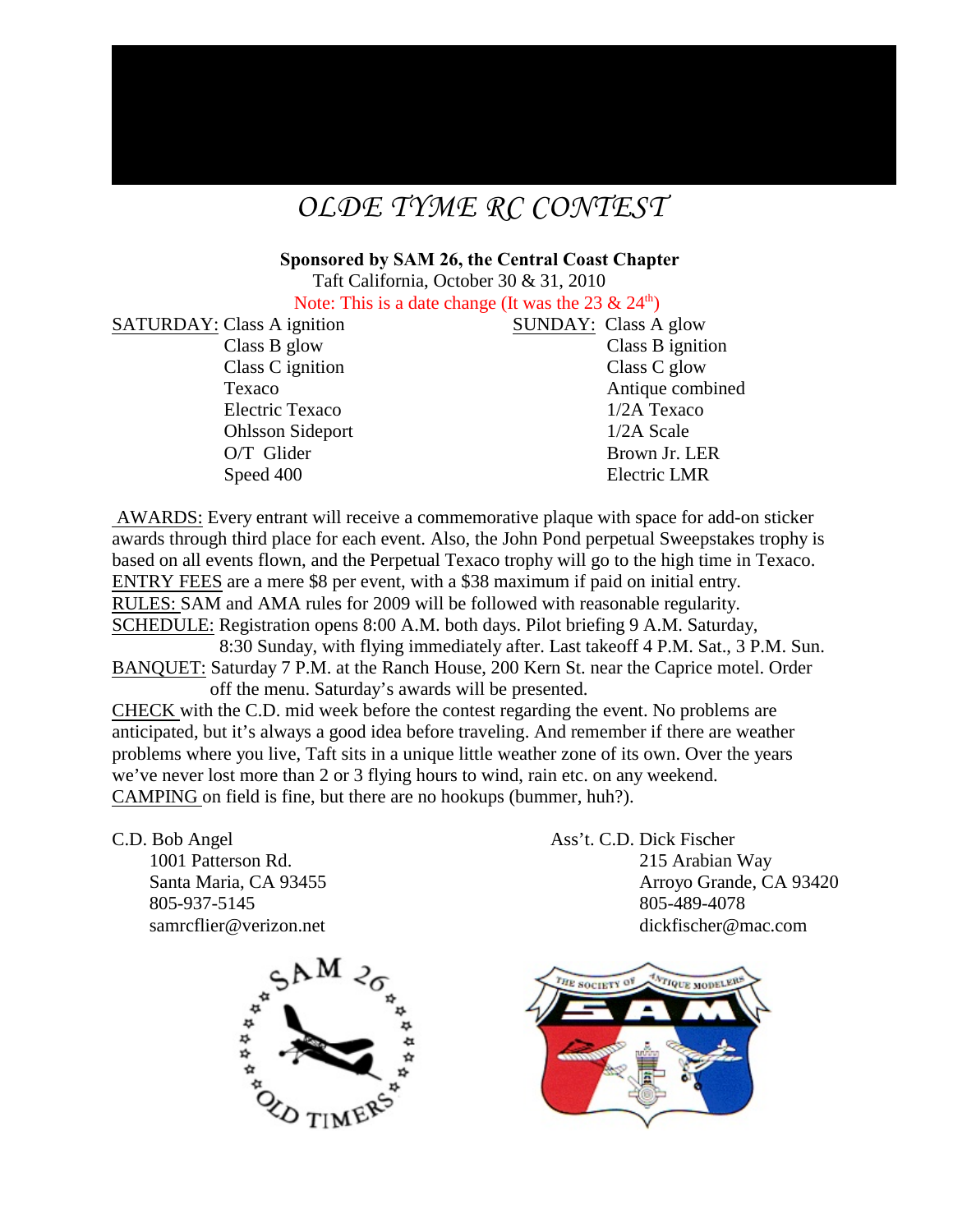**WHY, YOU MAY ASK**, did we change the dates for the big contest? The City of Taft has scheduled its' 100th anniversary "Oildorado Days Celebration" for the 10 days overlapping our earlier schedule. They are hoping to attract some 70,000 people, but were afraid most would be down watching us fly models when they found out there was a contest going on. Well, that may have been an exaggeration, so I'll tone it down. Actually there is a pretty good chance of conflict for Motels between their 70, 000 and our slightly smaller group. I'd still suggest early Motel reservations, because the favorite Caprice in particular has been booked for some time with by seismic study crew. Try the Holland Inn, or the Topper for instance.

**SOME TAFT FACTS:** If you have a burning need to know more about little old Taft, or its coming celebration, just Google "Taft Oildorado Days". Were you aware for instance that Taft was once known simply as "Siding number 2"? Or did you know that in 1910, Taft had the largest oil blowout in world history, eclipsing even the current piddly little Gulf oil spill? It erupted for a year and a half, spewing up to 100,000 barrels of oil a day.

**SPEED 400** electric fliers may be interested in these useful custom machined aluminum motor mounts from Loren Cramer. They fit the same firewall mounting holes as a Cox reed valve engine. They wouldn't be considered pricey for a big fuel burner, but in this case, they happen to cost over twice the price of the cheap little S 400 motors. Here's Lorens' note below:



My Speed 400 Motor Mounts are still available and probably will be as long as there is a demand. They are \$25.00 each plus \$5.00 total for shipping. I can be contacted at [lorenkramer@att.net](file:///|//_blank) if anyone is interested. They are also easily modified to fit an AXI 22xx or E-Flite Park 400 **Outrunner**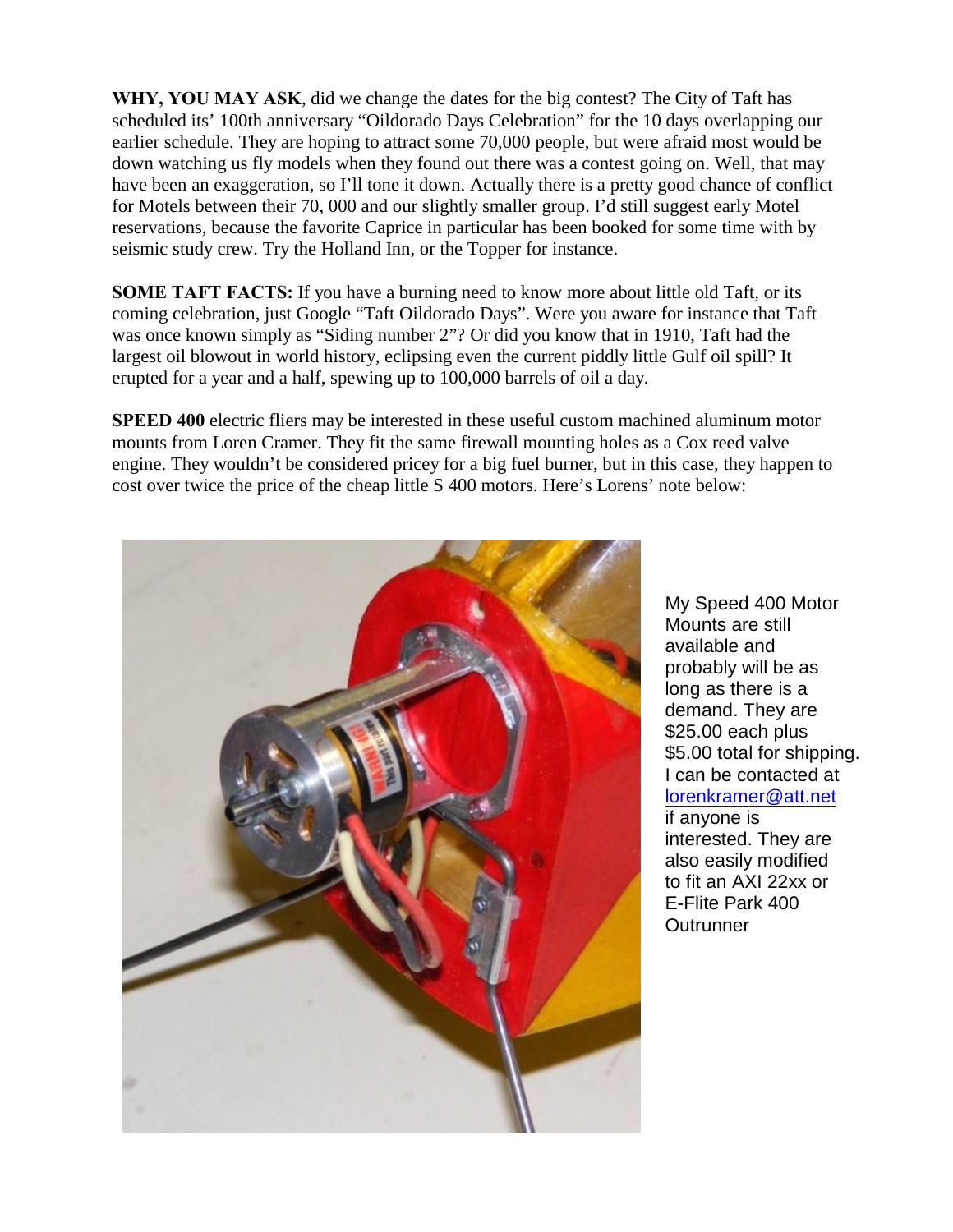**TANDY WALKER** has been posting every step of his progress toward the SAM Champs, along with lots of clear photos. He'd sent his malfunctioning McCoy 60 off to George Tallent to find the cause of flameouts. It turned out to be nothing more than a clogged needle valve jet, so Tandy flushed out the tank, then bought and installed a fuel filter.

The filter was new and interesting to me, and my first impression was that they'd incorporated a black plastic filler valve. A question to Tandy about its function, plus and a little further thought said that wasn't the case. The fill plug idea wouldn't have been practical anyway, as you'd have to clamp off the fuel flow forward when filling, and plug the filler hole after, for no net gain.

The black plastic piece is just used as a plug, so you can pull the rear line; fill the tank, and then hang the fuel feed line on the plug to prevent fuel flow until you're ready to fly. The plug is removable if not wanted. But it looks to me like its' best feature is to instantly identify which direction the fuel should flow, so you don't remove it and later re-install it backwards, so the accumulated crud is on the wrong side of the screen.





I've always used fuel filters and recommended them. I suspect that with no filter, about half of your engine running problems will be related to erratic fuel flow from debris in the fuel supply.

**AN OFF TOPIC QUESTION:** My openly congenial and friendly next door neighbor has a nice big juicy orange tree planted in the middle of his back yard. But the dumb lemon tree was planted so close to the fence that I could easily reach over and take a lemon whenever I'd like- as if anyone ever wanted a stupid lemon. Do you suppose this neighbor has some sort of repressed hostility?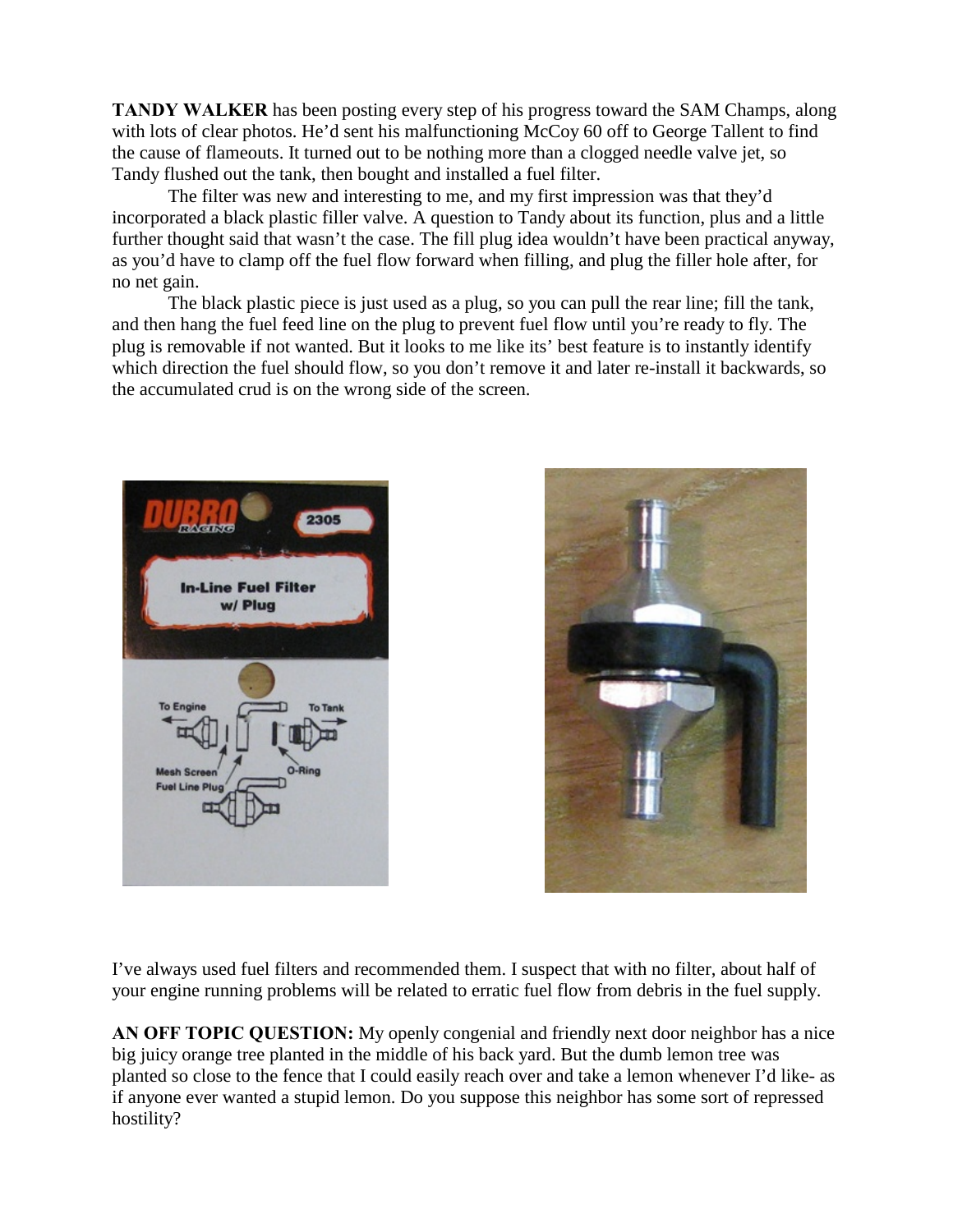

**LANDING GEAR STRAPS** are a simple do it yourself project as shown. This was passed over the internet, courtesy of Roy Bourke.



**IT'S A DOOZY!** We're all aware of Dusenberg's fine automobiles and engines. But did you know they also made this fine looking model engine along with model race cars? High quality is very evident here. And the early  $20<sup>th</sup>$  century expression "It's a doozy" actually did stem from the high quality of the Dusenberg autos. Like their bigger engines this one was supercharged with a blower hiding behind that flywheel. And that blind cylinder says they planned to have no blown head gaskets due to the higher compression.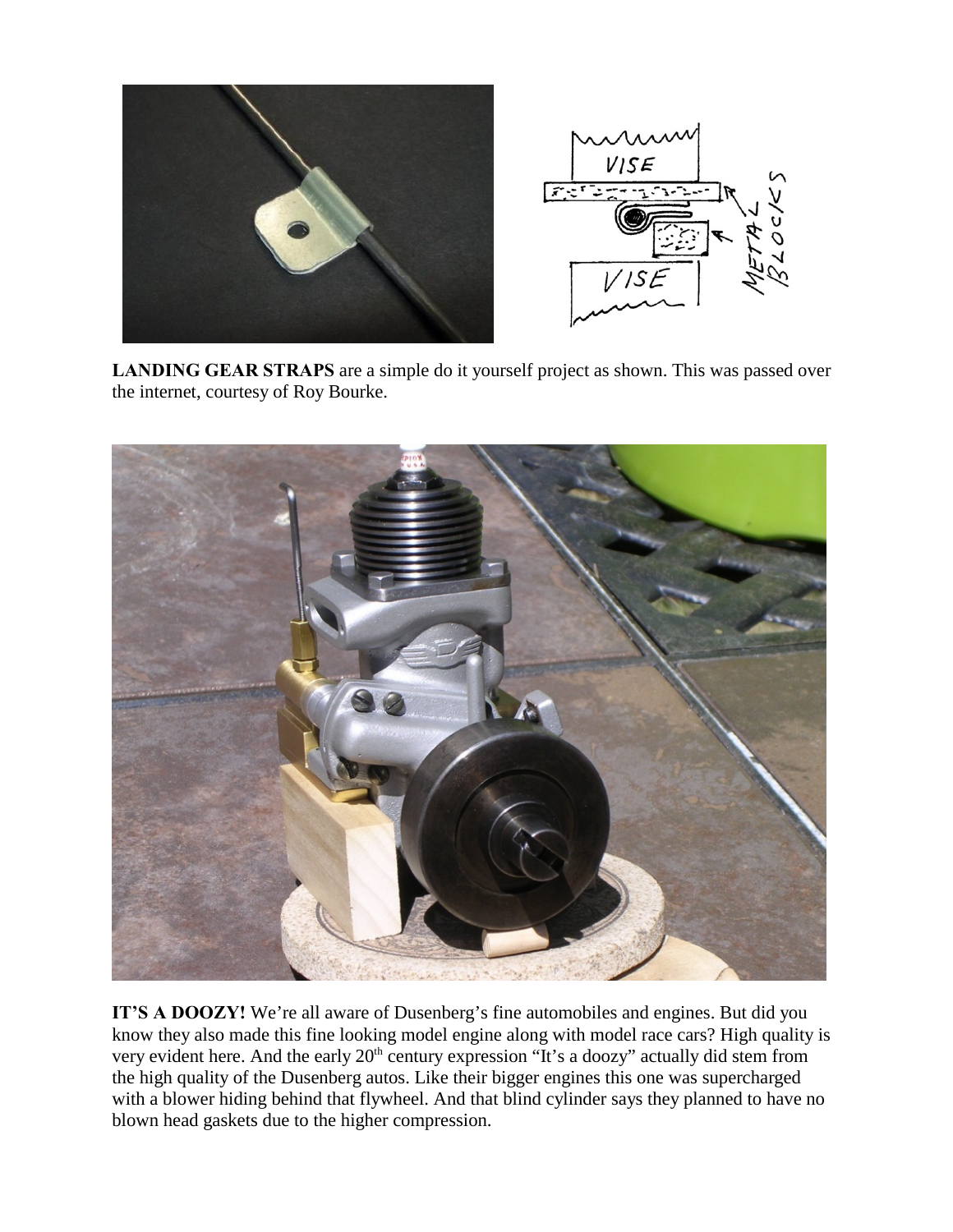**ELECTRIC FLIGHT CAUTIONS**: Jack Hiner forwarded the note below about battery problems. For the electrically uninitiated, a BEC unit is the controller that connects to battery, receiver, and motor to allow the receiver use the same large capacity battery that drives the motor. It shuts off the motor when voltage begins to drop, but allows current to safely (we hope) still run the receiver. The BEC eliminates the need for a separate set of receiver batteries. But that may not always be desirable as noted below. Here's Jack:

I just got off the phone with Jay Burkart back from flying electric events at the Tennessee SAM contest.

Jay was flying Electric Texaco using a BEC and two cell Li-Poly in the model. He's using the Hitec Aurora 9 2.4 GHz system that has telemetry from the model to the transmitter. After 40 some minutes Jay's transmitter started beeping. The two cell Li-Poly voltage was dropping rapidly and Jay was around 2,000 foot altitude. The Aurora 9 transmitter gives a voltage read out of the on board battery pack. He dove down to prevent a fly away and will no longer use BEC for Electric Texaco.

BEC can also be a problem with Ni-Cd packs in the LMR event. I remember Mike McIntyre in a two man fly off with Luther Peters in LMR running out of battery when both guys got strong lift and long flights in the fly off. Mike was lucky and his model landed on the field but with some damage. Jack

**BUT:** If you use a separate RX battery, yet still want proportional motor control instead of just on and off, you need to keep the BEC in use. That requires a change. Since Jack's note was posted to SAM Talk, someone asked how to make that change. I.E., how do you isolate the BEC so that it still functions when a separate RX battery is used? Here's Jack's answer:

All that's needed is to isolate the red wire from the three pin connector that goes from the ESC to the receiver. I've done this on one model and works with no problems to date. This is the third flying season for this model. The installation required a servo extension cable for the ESC as the receiver and servos were in the tail. So rather than cut the red wire in the ESC cable to the receiver I cut the red wire in the servo extension cable. Jack



This is an ESC or Electronic Speed Control in approximately its' actual size. approximately its' actual size.

When one posts something technical on SAM Talk, they're usually not done, because lots of questions keep coming. Jack Hiner ended up writing a concise treatise on basic SAM RC electric event requirements as follows:

For the Speed 400 and the Electric W akefield R/C events BEC works well. That is because we do not try to suck all the capacity out of the battery pack as we do for the LMR and especially Electric Texaco events. I use 2 cell 1300 mAh Li-Poly packs in both events with BEC and take only around 50% capacity from the Li-Poly packs for these two event. W indy conditions I may use 2100 mAh 2 cell Li-Poly packs.

The Speed 300 6 volt motor we use for the W akefield event will not last long drawing much more than 10 amps. The Speed 400 6 volt motor for the Speed 400 event similarly will not last long drawing much more than 10 amps. Besides with the Speed 400 3 minute motor run drawing much over 10 amps and you will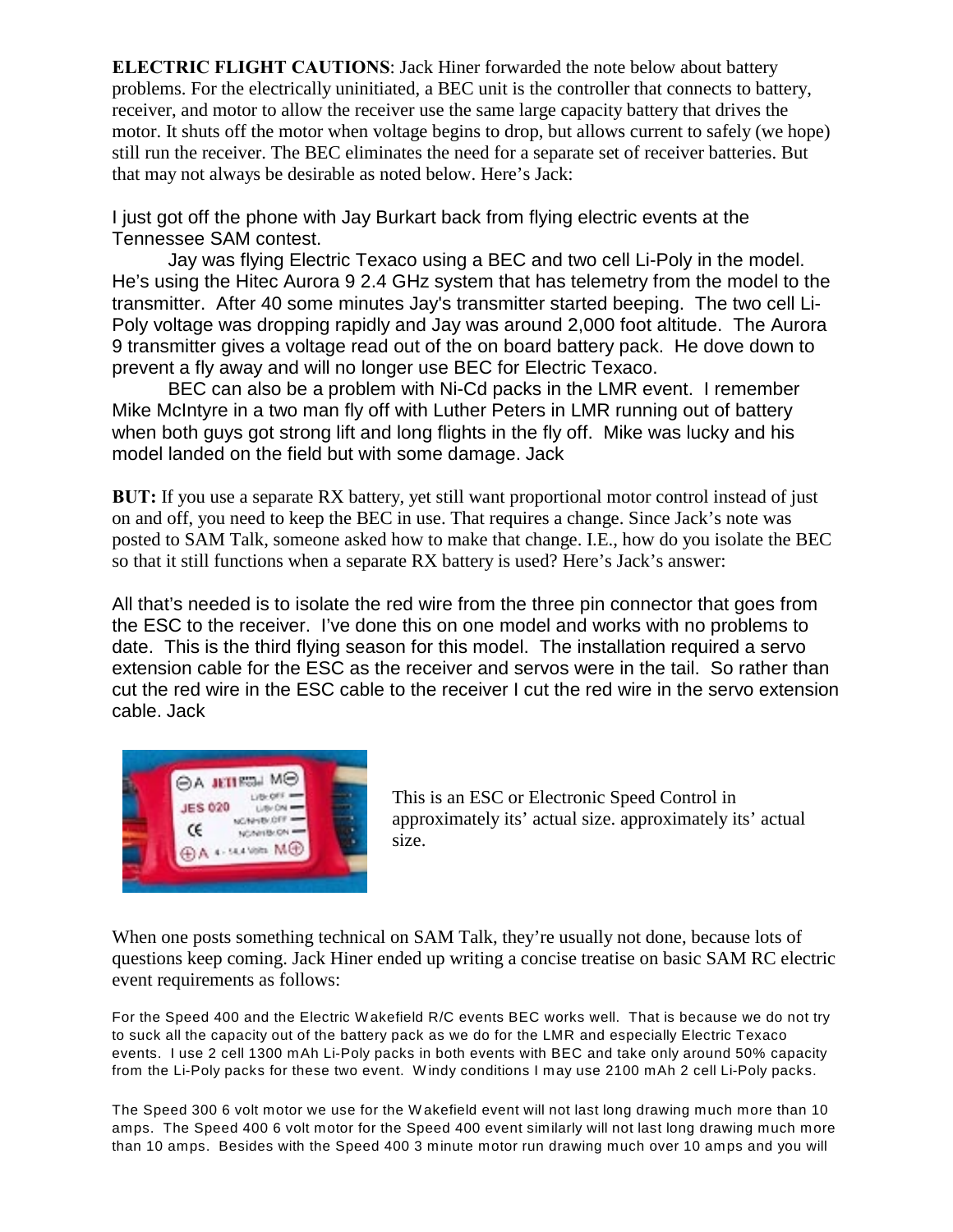be going out of sight before then end of the motor run. Best for Speed 400 event to start off less than full throttle and advance the throttle as needed to take full advantage of the 3 minute motor run.

BEC works well with the 4 cell Ni-Cd 350AAA packs we use in the SOS event. Usually the BEC shuts down the motor at around 3.6 volts. W hen the voltage starts to drop there is not enough voltage to turn the prop so you still have enough capacity for the receiver and servos. Besides very difficult to fly an SOS model with 135 sq. in. wing area at high altitudes. Also the glide on these little models at around 5 ounces is not so great. Then wind has more of a detrimental effect on a 5 ounce 135 sq. in. SOS model than an 85 to 100 ounce Electric Texaco model with over 90 inch wing span.

So BEC works well for SOS, Speed 400 and W akefield events. Extra weight is more of a problem with these three events. Many use BEC in the LMR event with Ni-Cd packs. I have used BEC with Ni-Cd packs for LMR with no problems to date. I do not think I would use BEC for LMR with Li-Poly though some folks do. BEC for Electric Texaco I would not use with Ni-Cd or Li-Poly packs. Most LMR and Electric Texaco models are large enough that the weight of a separate battery pack for receiver and servos is no problem. Jack

**Mike Meyers** had a lithium battery catch fire, but fortunately he avoided a house fire. That's because he had the battery contained in a purpose made ceramic "Battery Bunker". Mike wrote up his experience which appeared in David Gee's Safety column in Model Aviation. Usually these fires are the result of either battery damage, or overcharging. But Mike didn't describe in the article what did or might have caused the fire. So Dick Fischer asked Mike if he knew the cause. Below is Dick's question and Mike's answer.

 Do you have any idea why the battery caught fire? I've always assumed that if one used a dedicated charger and a balancer then the risk of fire would be very low.

I was using (and still do use) a dedicated Astro LiPo charger. I also sometimes use a Hyperion Charger. What I've found with the Astro (which is now maybe 8 years old) is that the circuitry can sometimes be fooled. If you press the "start" button on a LiPo pack that is almost fully charged, the Astro circuitry may not recognize that condition, so starts to charge again. The LiPo pack gets a double charge--in one case the battery simply swelled up and almost burst. I threw it away, but there was no fire. I believe that the fire was a second example of that fault.

## **AND MIKE CONTINUES**:

All this simply reinforces the idea that you need to be careful with LiPos. My SCIF club mate, Bud Matthews had a \$50,000 garage fire when his wife called him in to dinner while he was charging LiPos.

**EDITOR'S COMMENT:** Ceramic battery bunkers or similar units such as converted military ammo cans are recommended. But they are big bulky items if carried to the field. An alternative is a "Li-Po sack". This is a specialty item made of heavy duty closely woven firerglass. It has snap closures and is designed to contain a battery fire. It will hold several batteries and lays flat. But the makers warn that a fire can still scorch anything the sack may be laying on, such as a wood surface. By contrast, Mike's ceramic bunker didn't overheat or transfer any noticeable heat to the outside.